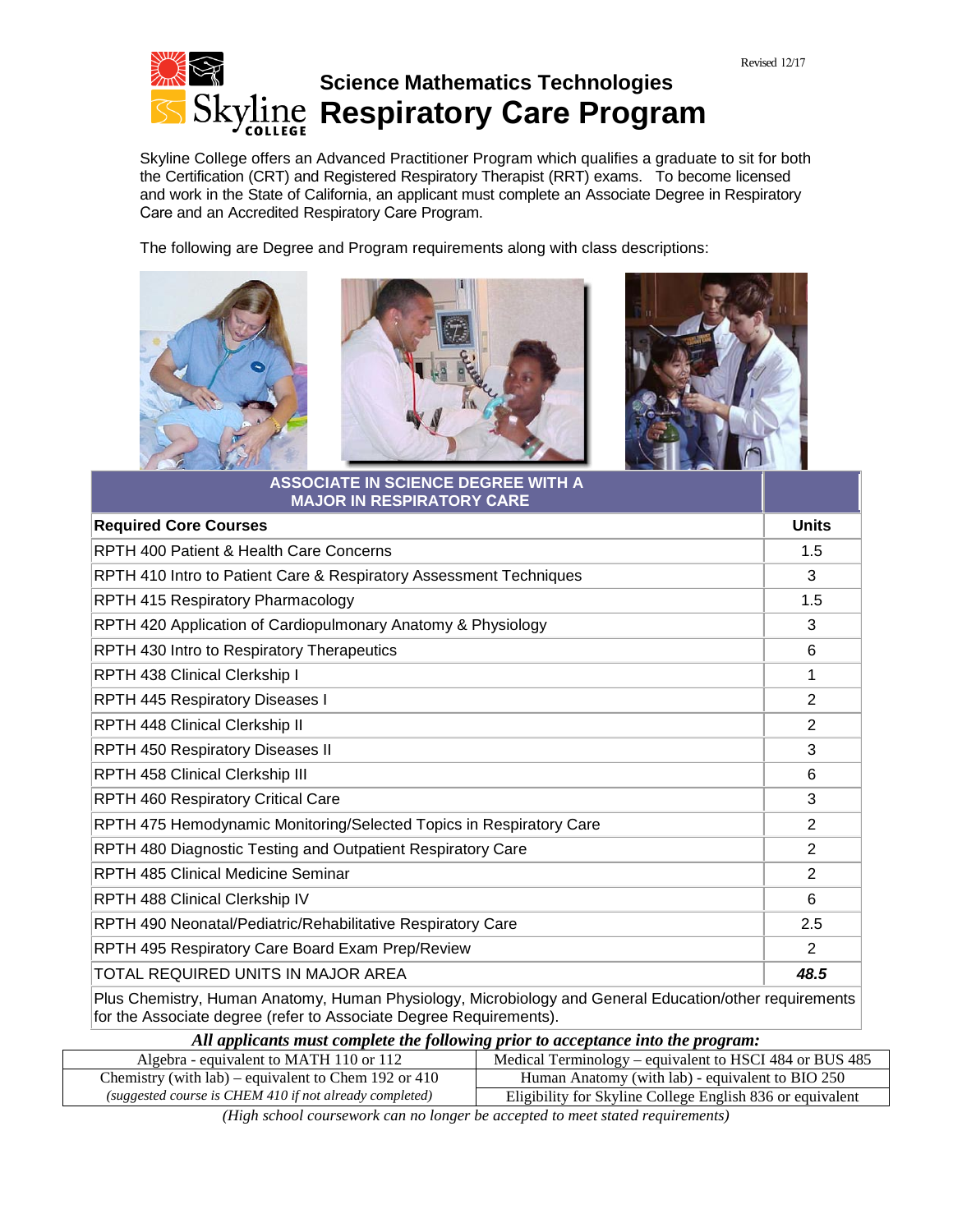

# **RESPIRATORY CARE CORE CURRICULUM**

**Admission to this program is by special application only.** *Applications accepted January 15 – May 1*

# **RPTH 400 PATIENT AND HEALTH CARE CONCERNS (1.5)**

1.5 lecture hours per week. Prerequisite: Admission to the Respiratory Therapy program. Introduction to the field of Respiratory Care; job responsibility and role within the health care team. Discussion of ethical and legal issues that involve Respiratory Care Practitioners. Discussion of aging, death and dying, and information technologies. Transfer credit: CSU.

# **RPTH 410 INTRODUCTION TO PATIENT CARE AND RESPIRATORY ASSESSMENT TECHNIQUES (3)**

Two lecture hours plus three lab hours per week. Prerequisite: Admission to the Respiratory Therapy program. The study and practice of basic patient care arts. Also included will be a review of basic science relevant to respiratory therapy and its application to respiratory system assessment. The class will include some hospital practice. Transfer credit: CSU.

# **RPTH 415 RESPIRATORY PHARMACOLOGY (1.5)**

1.5 lecture hours per week. Prerequisite: Admission to the Respiratory Therapy program. Study of general pharmacology principles, basic terminology, drug action, dosage, adverse reactions, and drug toxicity. Emphasis will include physiologic actions/interactions and cardio-respiratory medication categorization. Transfer credit: CSU.

# **RPTH 420 APPLICATION OF CARDIOPULMONARY ANATOMY AND PHYSIOLOGY (3)**

Three lecture hours per week. Prerequisite: Admission to the Respiratory Therapy program. Study of the healthy cardiopulmonary system with application to the types of alterations that occur with disease. Emphasis will be applied to areas of particular concern to Respiratory Care Practitioners. When applicable, case histories will be utilized. Computer programs will be used for computations requiring practice. Transfer credit: CSU.

# **RPTH 430 INTRODUCTION TO RESPIRATORY THERAPEUTICS (6)**

Four lecture hours and six laboratory hours per week. Prerequisite: Admission to the Respiratory Therapy program. The study and laboratory practice of respiratory care procedures basic to medical/surgical respiratory care. Included will be respiratory pharmacology, oxygen and aerosol therapy, hyperinflation therapy, secretion removal procedures, adjuncts to cardiopulmonary resuscitation and the care and cleaning of respiratory therapy equipment. Transfer credit: CSU.

# **RPTH 438 CLINICAL CLERKSHIP I - SPRING (1)**

#### **(Credit/No Credit.)**

Supervised clinical experience in local hospital. Prerequisite: Admission to the Respiratory Therapy program. Supervised experience in the medical/surgical areas of a local hospital, observing and performing respiratory care procedures to non-critical care patients. Transfer credit: CSU.

# **RPTH 445 RESPIRATORY DISEASES I (2)**

Two class hours per week. Prerequisite: Admission to the Respiratory Therapy program. Using the obstructive pulmonary diseases (asthma, chronic bronchitis and emphysema) as a model, the student will learn disease terminology, disease classification, history taking and physical examination. Also included will be basic radiologic, clinical and pulmonary diagnostics. Transfer credit: CSU.

#### **RPTH 448 CLINICAL CLERKSHIP II - SUMMER (2)**

#### **(Credit/No Credit.)**

Supervised clinical experience in local hospitals. Prerequisite: Admission to the Respiratory Therapy program. Supervised experience in the Medical-Surgical patient care areas of a local hospital. Emphasis is on attaining proficiency in skills performed by a Respiratory Care Practitioner in these areas. Transfer credit: CSU.

# **RPTH 450 RESPIRATORY DISEASES II (3)**

Three lecture hours per week. Prerequisite: Completion of the first year Respiratory Therapy program. Continuation of the study of cardiopulmonary diseases utilizing the model developed in RPTH 445. To include the treatment and pharmacotherapy of selected disorders. Transfer credit: CSU.